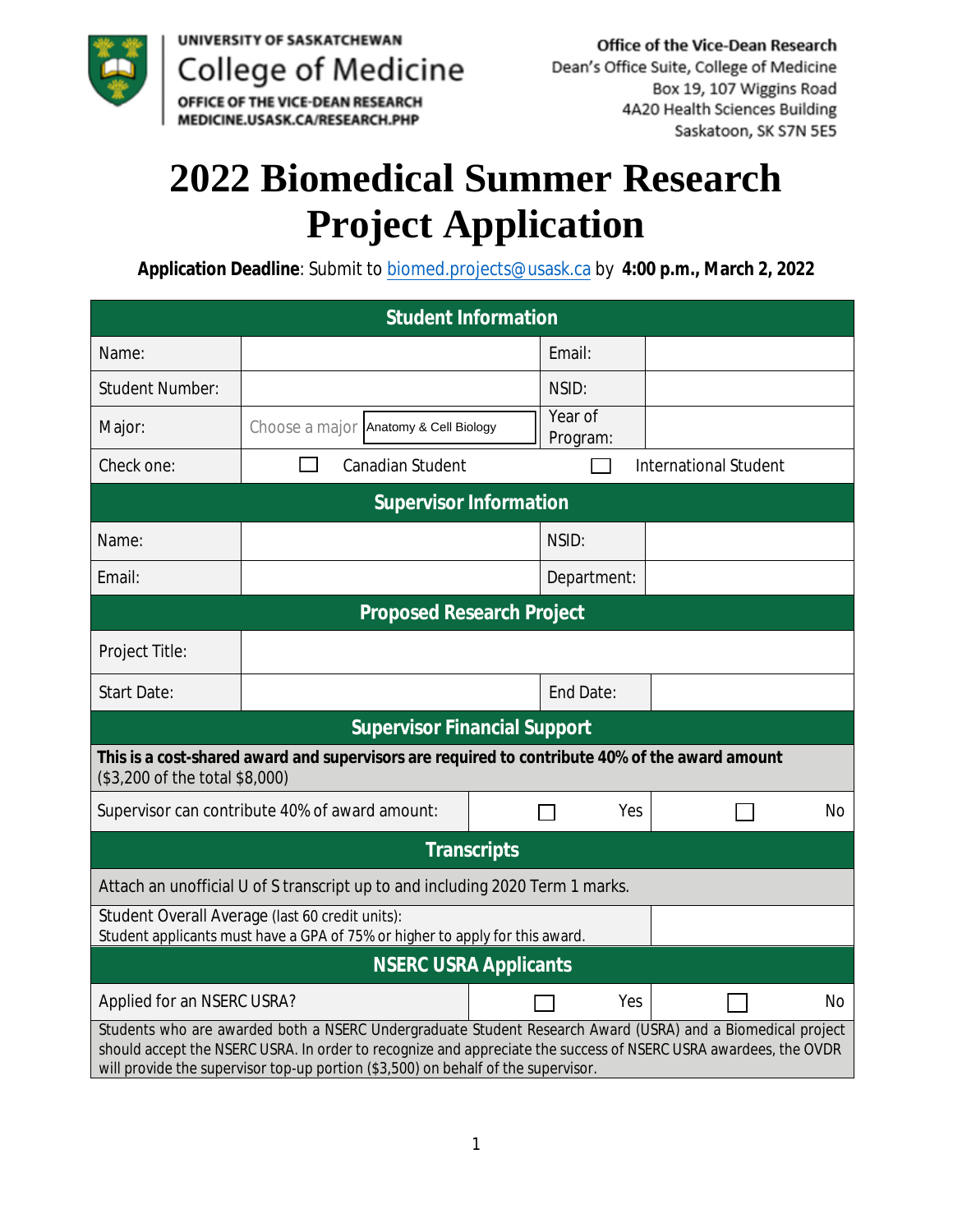## **Project Description**

Applications should be written in a manner that can be understood by a non-expert in their field. Avoid unnecessary jargon, explain all abbreviations used, and check spelling carefully.

- 1. Using a maximum of one page, outline the major elements of the project clearly and concisely. Be sure to include the following elements:
	- **Background information**  $\bullet$
	- **Hypothesis and expected outcomes**  $\bullet$
	- **Detailed timeline**
	- **Methodology and analysis** 
		- Be as specific as possible in the space allowed. If applicable, include experimentation, data collection,  $\circ$ sample sizes and statistical analysis.
	- Deliverables of applicant and supervisor  $\bullet$
	- Learning opportunities for applicant (ex: attending seminars, shadowing graduate student, etc)
- 2. Page setup and formatting for attachments:
	- Header: Include Applicant's last name and title (ex: Smith, Project Title)
	- **Footer: Page X of X**
	- Margins: 1"
	- Page: 8.5" x 11"
	- Font: 11 point Arial
	- Line Spacing: single-spaced  $\bullet$
	- Spacing: no condensed type or spacing
- 3. Optional: Attach a list of references cited. (Not included in the one-page limit)

Note: No additional figures or appendices above the one-page Project Description are allowed.

## **Supervisor Expectations and Contingency Plan**

Please describe the work the student will be assigned, the expectations for the student, the supervisor's role and the contingency plan for the student if the project is delayed or unable to be completed within the lab. Although every effort will be taken to allow students to complete their summer projects within the lab, if this is not possible due to COVID-19 safety restrictions, then we will look to the student and supervisor to modify the project accordingly to comply with the current safety reguations. 250 word maximum